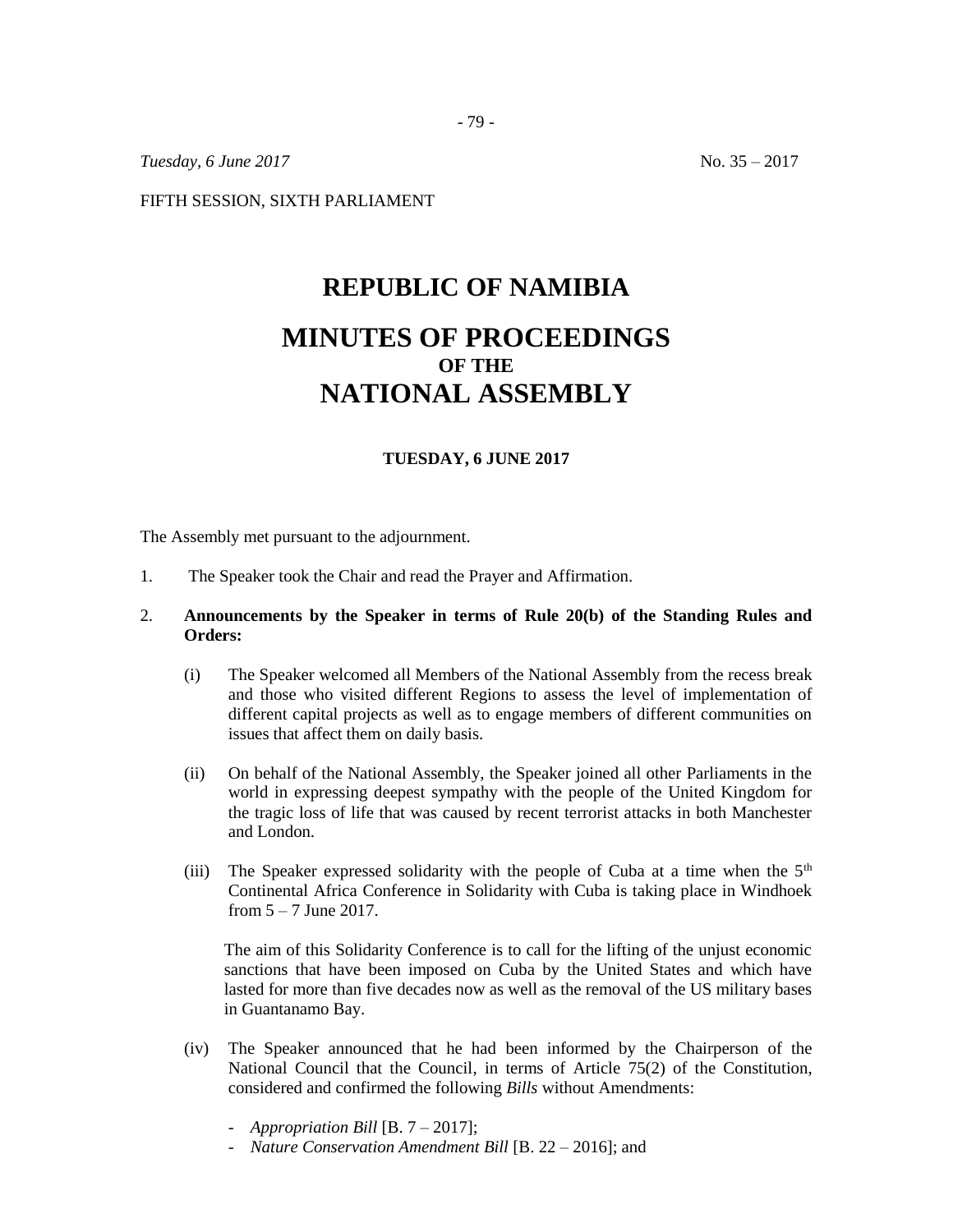*- Access to Biological and Genetic Resources and Associated Traditional Knowledge Bill* [B.4 -2016]

The Speaker shall now, in terms of Article 75(3), refer these Bills to the President to deal with them under Articles 56 and 64 of our Constitution.

The Speaker further said that he had been informed by the Chairman of the National Council that the Council, in terms of Article 75(2) of the Constitution, considered and confirmed the following *Bill* with amendments.

*- Witness Protection Bill* [B. 2 – 2017]

This *Bill* will be placed on the Order Paper for reconsideration by this Assembly as soon as possible.

(v) The Speaker also announced that the Ministry of Finance – Inland Revenue will conduct a National Taxpayer Education Day on Thursday, 15 June 2017, under the theme "*Strengthening tax compliance through education".*

Officials of the Ministry will be in the Parliament Courtyard to interact and distribute educational tax materials to taxpayers.

(vi) In conclusion, the Speaker informed and expressed sadness on the sudden passing on of the wife of Prof. Mburumba Kerina and indicated that further details will be made known in due course.

# 3. **The Minister of Agriculture, Water and Forestry laid upon the Table:**

Annual Report of the Ministry of Agriculture, Water and Forestry for the financial year 2015/2016.

#### 4. **NOTICES OF QUESTIONS:**

- (i) Mr. Venaani (DTA) to ask the Minister of Agriculture, Water and Forestry No. (47).
- (ii) Mr. Venaani (DTA) to ask the Minister of Presidential Affairs No. (48).
- (iii) Mr. Smit (DTA) to ask the Minister of Works and Transport No. (49).
- (iv) Mr. Smit (DTA) to ask the Minister of Agriculture, Water and Forestry No. (50).
- (v) Mr. Kavekotora (RDP) to ask the Minister of Mines and Energy No. (51).
- (vi) Mr. Kavekotora (RDP) to ask the Minister of Education, Arts and Culture No.  $(52)$ .
- (vii) Ms. Van den Heever (DTA) to ask the Minister of Gender Equality and Child Welfare No. (53).
- (viii) Mr. Van Wyk (UPM) to ask the Minister of Mines and Energy No. (54).
- (ix) Mr. Auchab (UDF) to ask the Prime Minister No. (55).
- (x) Mr. Auchab (UDF) to ask the Minister of Agriculture, Water and Forestry No. (56).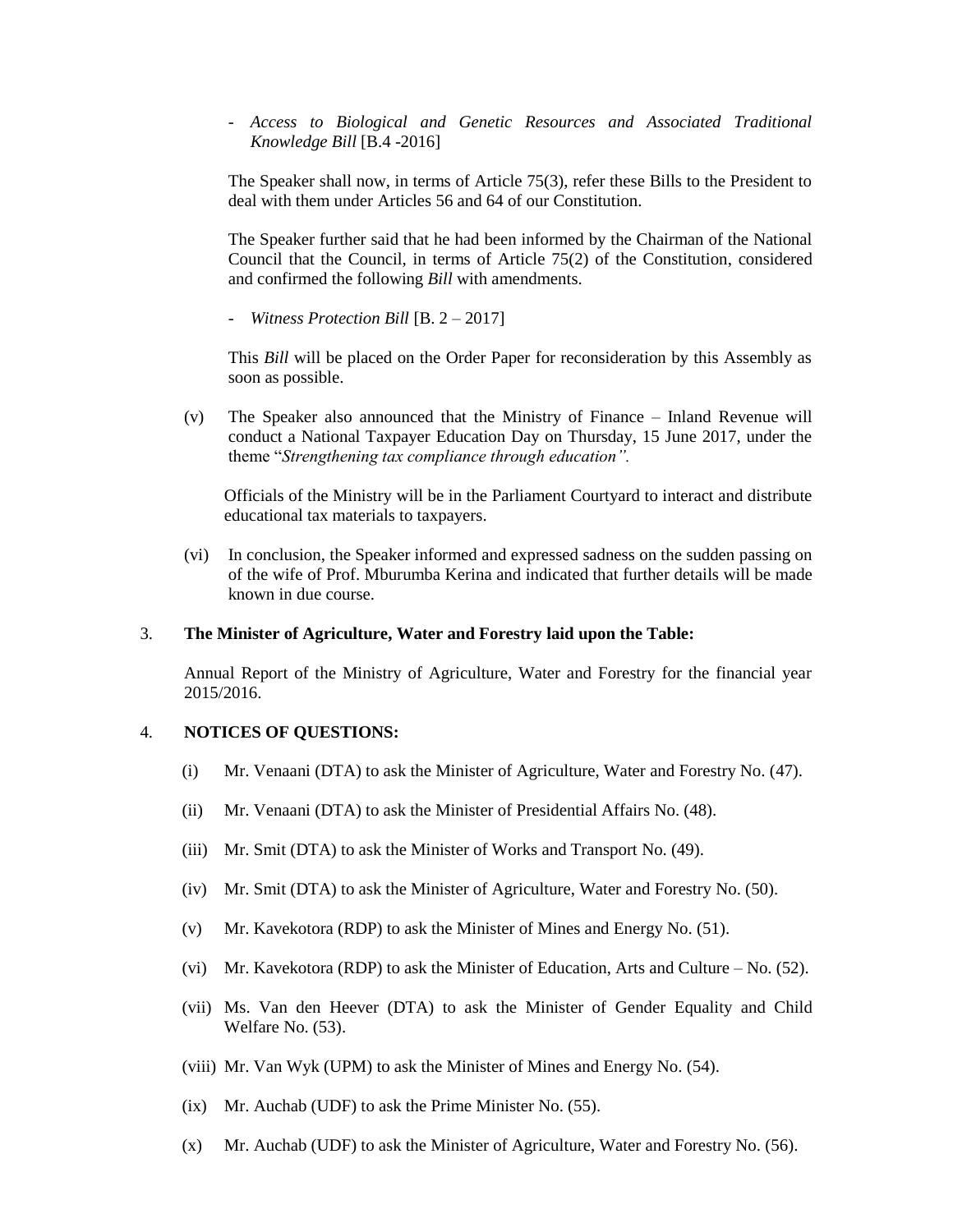- (xi) Mr. Muharukua (DTA) to ask the Minister of Agriculture, Water and Forestry No.  $(57)$ .
- (xii) Mr. Muharukua (DTA) to ask the Minister of Poverty Eradication and Social Welfare No. (58).

## 5. **ORAL QUESTION:**

Mr. Van Wyk (UPM) asked the Minister of Safety and Security No. (11) – *Ministerial Statement to be made in this regard by the Minister.*

## 6. **FIRST ORDER READ:**

Committee Stage – *Whistleblower Protection Bill* [B. 1 – 2017].

The Minister of Justice moved, seconded by the Minister of Labour, Industrial Relations and Employment Creation: That the Assembly now goes into Committee.

Agreed to.

## ASSEMBLY IN COMMITTEE:

Clause 1, 2, 6, 8, 20, 30 and 52 as amended, put and agreed to. Clause  $3 - 5$ ,  $7$ ,  $9 - 19$ ,  $21 - 29$ ,  $31 - 51$  and  $53 - 80$  put and agreed to. Title put and agreed to.

## ASSEMBLY RESUMED:

Bill reported with amendments.

The Minister of Justice moved, seconded by the Minister of Defence: That the Bill be read a Third Time.

Agreed to.

*Whistleblower Protection Bill* [B. 1 – 2017] read a Third Time.

## 7. **SECOND ORDER READ:**

Resumption of Debate on Second Reading – *Controlled Wildlife Products and Trade Amendment Bill* [B. 6 – 2017].

Question before the Assembly on Thursday, 30 March 2017, as moved by the Minister of Environment and Tourism (page 48): That the Bill be read a Second Time.

On the motion of Ms. Van den Heever on behalf of Ms. Dienda, seconded by Mr. Smit, debate adjourned until Wednesday, 7 June 2017.

## 8. **THIRD ORDER READ:**

Resumption of Debate on Second Reading – *One-Stop Border Posts Control Bill* [B. 8 – 2017].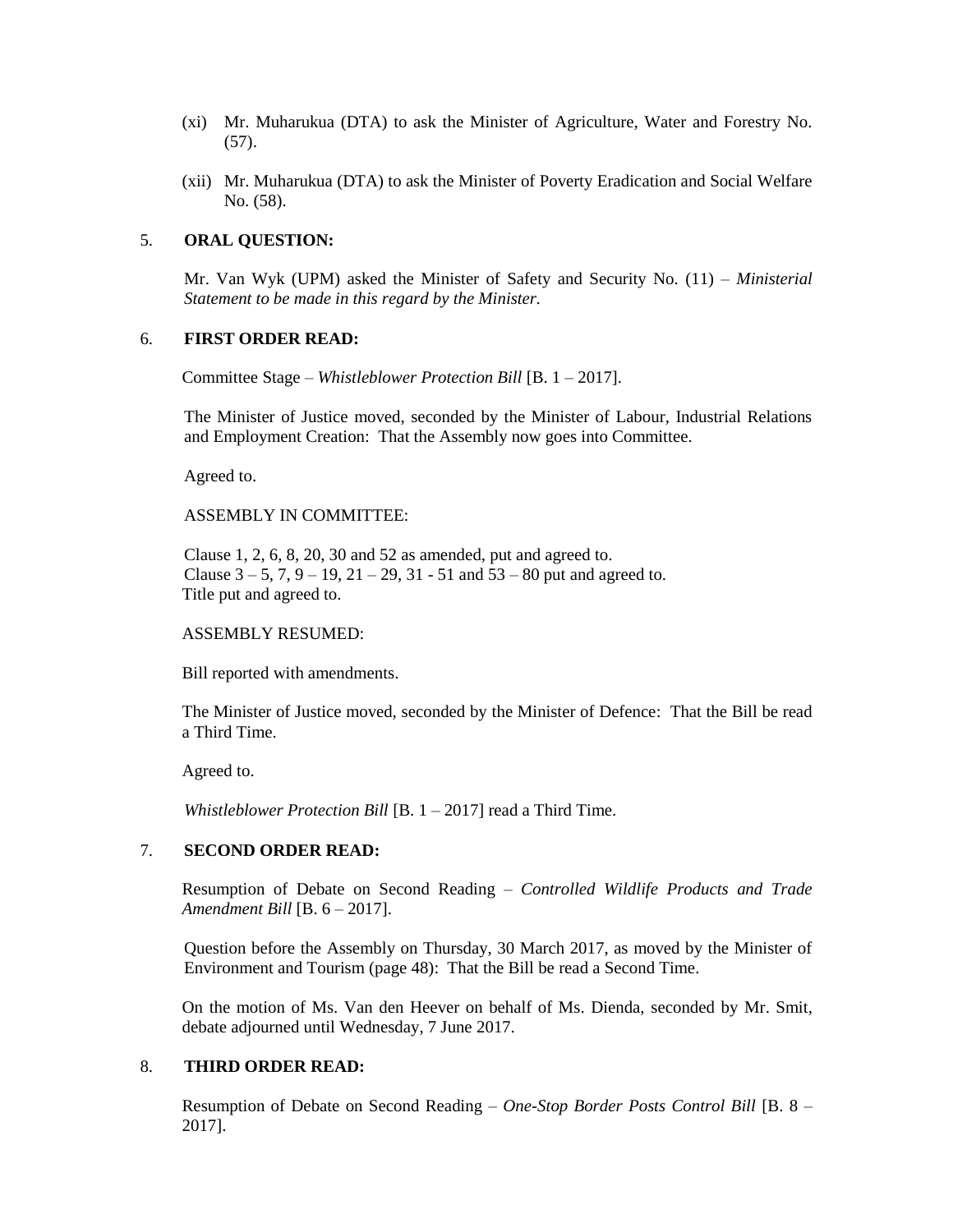Question before the Assembly on Thursday, 30 March 2017, as moved by the Minister of Finance (page 48).

Question put: That the Bill be read a Second Time.

Agreed to.

*One-Stop Border Posts Control Bill* [B. 8 – 2017] read a Second Time.

# 9. **FOURTH ORDER READ:**

Resumption of Debate on Second Reading – *Local Authorities Amendment Bill* [B. 25 – 2016].

Question before the Assembly on Tuesday, 25 April 2017, as moved by the Minister of Urban and Rural Development (page 30).

Question put: That the Bill be read a Second Time.

Agreed to.

*Local Authorities Amendment Bill* [B. 25 – 2016] read a Second Time.

## 10. **FIFTH ORDER READ:**

Resumption of Committee Stage – *Regional Councils Amendment Bill* [B. 23 – 2017].

The Deputy Minister of Urban and Rural Development Ms. Makgone moved, seconded by Ms. Kafula: That the Assembly now goes into Committee.

Agreed to.

ASSEMBLY IN COMMITTEE:

The Chairperson of the Whole House Committee stated that when progress was reported on Wednesday, 26 April 2017, Clause 1 and 2 had been put and agreed to without amendments while Clause 3 as amended, was put and agreed to.

Clause 4, 5 and 6 put and agreed to. Title put and agreed to.

## ASSEMBLY RESUMED:

Bill reported with amendments.

The Deputy Minister of Urban and Rural Development moved, seconded by Ms. Sibungo: That the Bill be read a Third Time.

Agreed to.

*Regional Councils Amendment Bill* [B. 23 – 2017] read a Third Time.